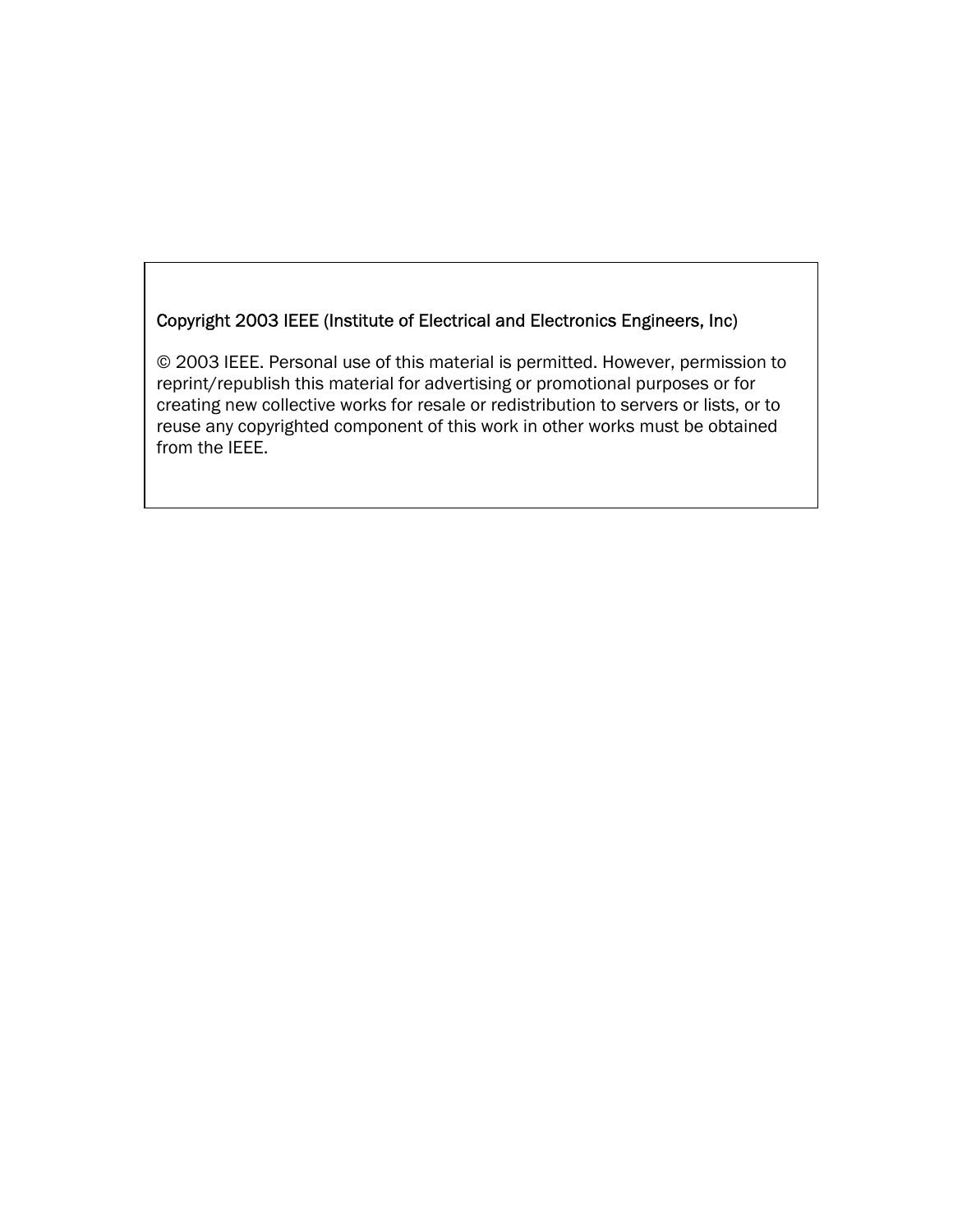# **Cascaded One-Dimensional Liquid Crystal OPAs for 2-D Beam Steering**

Jay Stockley and Steve Serati Boulder Nonlinear Systems, Inc. 450 Courtney Way #107 Lafayette CO. 80026 303-604-0077 jstockley@bnonlinear.com

*Abstract***—** Beam steering in two dimensions can be achieved using a reflection-mode liquid crystal optical phased array (OPA) with a backplane that has a twodimensional pixel structure. However, current lithographic constraints require a relatively large pixel pitch, limiting two-dimensional OPAs to steering only to milliradian angles. Moderate to large angle two-dimensional steering can also be readily achieved by placing two onedimensional OPAs in series.

After a brief introduction to liquid crystal beam steering, we discuss the coupled wave analysis, with which the modulation depth can be determined from the wave vector components along the direction of propagation. It can be shown that the minimum off-axis effects occur when the orientation of the liquid crystal extraordinary axis is perpendicular to the plane of incidence. This is followed by experimental demonstration of the change in phase modulation depth for the cases of normal incidence and a 45 degree angle of incidence. Two-dimensional beam steering using two one-dimensional reflective liquid crystal electrode arrays is reported on for the first time. The paper ends with conclusions drawn from this research.

#### **TABLE OF CONTENTS**

- **1. INTRODUCTION**
- **2. THEORY OF OFF-NORMAL INCIDENCE**
- **3. PHASE MODULATION DEPTH MEASUREMENT**
- **4. TWO-DIMENSIONAL BEAM STEERING**
- **5. CONCLUSIONS**

 $\overline{a}$ 

## **1. INTRODUCTION**

Two-dimensional beam steering, by cascading two onedimensional beam steerers has been successfully demonstrated before [1]. Reference 1 specifically describes two geometries for cascading two one-dimensional transmission mode OPAs to achieve two-dimensional beam steering. However, the state of the art for addressing transmissive liquid crystal OPAs is such that groups of pixels must be ganged together, which decreases the number

of resolvable spots, and limits the ability to correct for phase distortions. Reflection-mode devices implemented using very large scale integrated circuit (VLSI) addressing provide the ability to individually address each pixel which maximizes the number of resolvable spots and allows for phase correction. While reflection-mode beam steerers show potential for superior performance, a transmissionmode device may allow more design flexibility for the optical systems designer.

An alternative geometry for a two-dimensional beam steering optical subsystem is to use two one-dimensional, reflection-mode VLSI beam steerers in an in-line configuration. This then mimics a transmissive element, reducing the complexity of the overall optical system design. There are several in-line configurations possible ranging from on-axis designs resembling a Cassegrainian telescope to off-axis designs where the light reflects off of one OPA at an oblique angle, illuminates a second orthogonally oriented OPA and proceeds forward.

We report on the theory and experimental implementation of two one-dimensional reflection-mode beam steerers placed in series to achieve two-dimensional steering. For the in-line geometry considered here, polarized light is incident on a first beam steerer at a 45 degree angle. This light is steered in azimuth then reflected at a 45 degree angle onto an off-set, second beam steerer that steers elevation. The beam steerers employ planar aligned nematic liquid crystal and are tuned by a variation in the extraordinary index via an applied electric field. The polarization of the incident light is vibrating along the extraordinary axis of the liquid crystal and as the electric field is applied, the incident light encounters a varying optical path. The remainder of this paper discusses the implementation and its results for a two-dimensional beam steering subsystem based on two one-dimensional OPAs.

# **2. THEORY OF OFF-NORMAL INCIDENCE**

From coupled wave analysis, the modulation depth can be determined from the wave vector components along the direction of propagation (taken here as z) [2]. The modulation depth,  $\Delta$ , is given by

<sup>0-7803-7651-</sup>X/03/\$17.00 © 2003 IEEE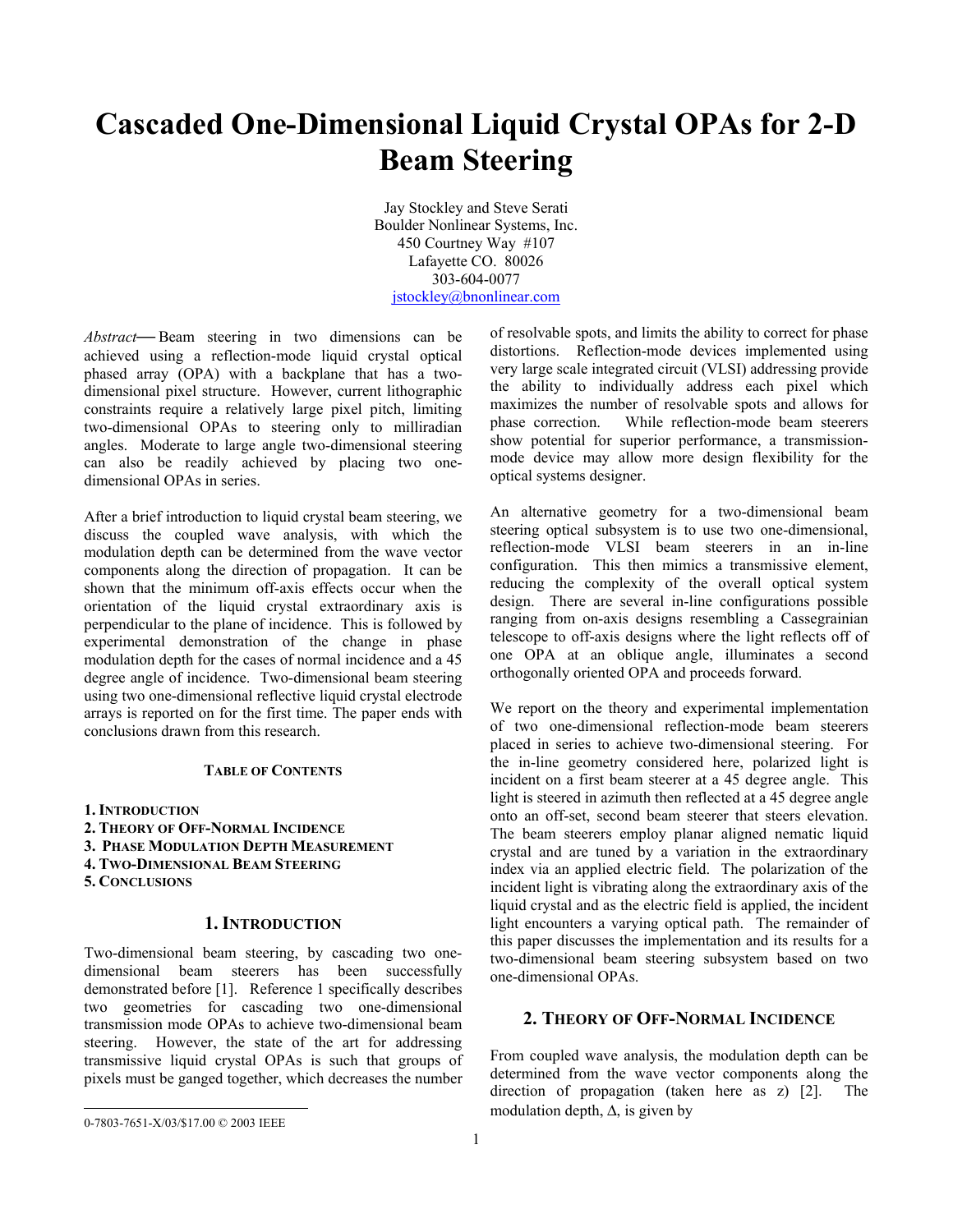$$
\Delta = (k_{ez} - k_{oz}) d. \tag{1}
$$

Where  $k_{ez}$  is the z component of the extraordinary wave vector,  $k_{oz}$  is the z component of the ordinary wave vector, and d is the physical thickness of the liquid crystal layer.

For pure phase tuning such that a change in the extraordinary index modulates the optical path, we are interested in the change in the z component of the extraordinary wave vector:

$$
k_{ez} = k_0 n_o \sqrt{1 - \frac{1}{2n_e^2}} + \frac{k_o (n_e^2 - n_o^2)}{2\sqrt{2}} \left(\frac{1}{n_e}\right)^2
$$
 (5)

Then taking the case for  $\phi = 90$  degrees, we have for  $\psi = 0$ :

$$
k_{ez} = k_0 n_e \sqrt{1 - \frac{1}{2n_e^2}} \t{6}
$$

$$
k_{ez} = -\frac{k_0}{2} \left( n_e^2 - n_o^2 \right) \left[ \frac{n_e(\psi)}{n_e n_o} \right]^2 \sin(\theta) \sin(2\psi) \cos(\phi) + k_0 n_e(\psi) \sqrt{1 - \sin^2(\theta) \left[ \frac{n_e(\psi)}{n_e n_o} \right]^2 \left[ 1 - \cos^2(\psi) \sin^2(\phi) \left( 1 - \left[ \frac{n_o}{n_e} \right]^2 \right) \right]} \tag{2}
$$

where  $k_0$  is the vacuum wave number,  $n_e$  is the maximum extraordinary index, n<sub>o</sub> is the ordinary refractive index and  $n_e(\psi)$  is the variable extraordinary index which changes as a function of the tilt angle  $\psi$ . n<sub>e</sub>( $\psi$ ) has a maximum value of  $n_e$  at  $\psi = 0$  and a minimum value of  $n_o$  at  $\psi = 90$ . θ is the angle of incidence, and the angle  $\phi$  is the rotational orientation of the optic axis with respect to the plane of incidence. φ resides in the plane transverse to the direction of propagation. So in a right-handed coordinate system,  $\phi$  = 0 and  $\phi$  = 90 are along the x and (-)y axes, respectively.

Because this is phase only modulation, there are only two orientations of φ that apply, 0 and 90 degrees. Now, the LC tilt varies from 0 to 90 degrees, so the phase modulation depth is described by the difference in optical path from the condition for  $\psi = 0$  degrees to  $\psi = 90$  degrees.

For normal incidence, regardless of whether  $\phi = 0$  or  $\phi = 90$ , the change in the z component of the extraordinary wave vector is

$$
k_{ez} (\theta = 0, \psi = 0, \phi = 0,90)
$$
  
-  $k_{ez} (\theta = 0, \psi = 90, \phi = 0,90)$ , (3)  
=  $k_0 n_e - k_0 n_o$ 

that is, it reduces to  $k_{ez}$ - $k_{oz}$ .

Taking  $\theta$  = 45 degrees, then for  $\phi$  = 0 degrees, the maximum optical path ( $\psi$  = 0) gives:

$$
k_{ez} = k_0 n_e \sqrt{1 - \frac{1}{2n_o^2}} \tag{4}
$$

and for  $\psi$  = 90 degrees,  $\theta$  = 45 degrees,  $\phi$  = 0 degrees:

and for  $\phi = 90$ ,  $\psi = 90$ :

$$
k_{ez} = k_0 n_o \sqrt{1 - \frac{1}{2n_e^2}}
$$
 (7)

Assuming all variables are positive valued (which is physically the case) and that  $n_e > n_o$ , (i.e. a positive birefringent liquid crystal), one sees that:

$$
k_{ez}(\psi = 0, \phi = 90) - k_{ez}(\psi = 90, \phi = 90)
$$
  
>  $k_{ez}(\psi = 0, \phi = 0) - k_{ez}(\psi = 90, \phi = 0)$  (8)

and it is closer in value to  $k_{ez}$ - $k_{oz}$ .

 It has been shown that the minimum off-axis effects occur when the orientation of the liquid crystal extraordinary axis is perpendicular to the plane of incidence. Moreover, for an orientation of the liquid crystal extraordinary axis perpendicular to the plane of incidence, the modulation depth is decreased with increasing angle of incidence, θ, by a factor of

$$
\sqrt{1 - \sin^2 \theta \left(\frac{1}{n_e}\right)^2} \quad . \tag{9}
$$

#### **3. PHASE MODULATION DEPTH MEASUREMENT**

To measure the change in phase modulation depth between normal and oblique incidence, two interferometers were setup. Each interferometer included a liquid crystal OPA in one of the arms. A schematic of the first interferometer as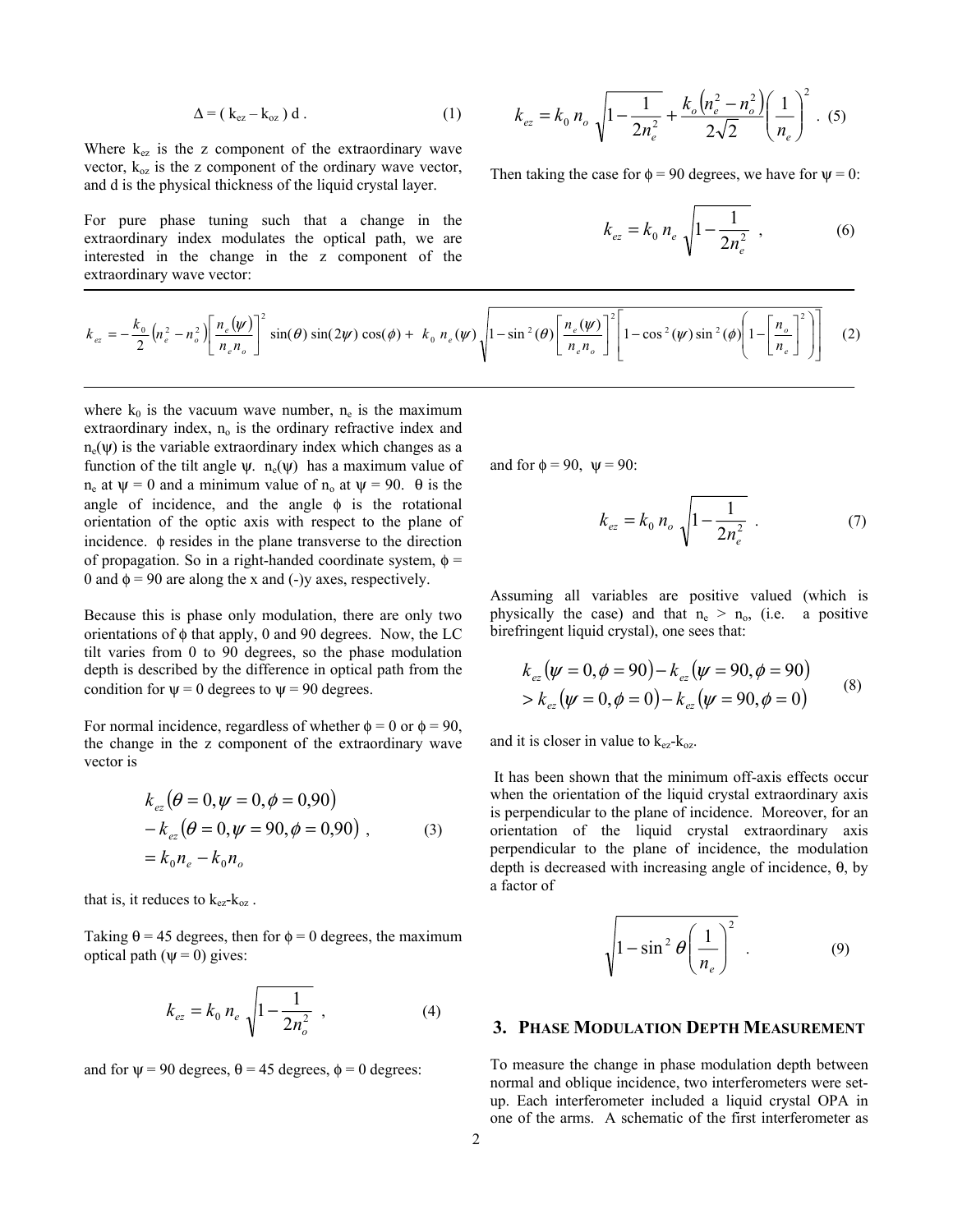shown in Figure 1 demonstrates its Michelson geometry. The linearly polarized laser light from the source is split by a non-polarizing beam cube. The light traveling down one arm goes through a polarizer (to ensure polarization purity) and illuminates the beam steerer. It is reflected and recombined with light from the reference arm at the input to a microscope objective which expands the interference pattern for easy evaluation on a screen in the far field.



**Figure 1.** Schematic of the Michelson interferometer set-up used to measure phase modulation depth for normal incidence.

To measure the phase modulation depth for oblique incidence a Mach-Zehnder interferometer was used as shown in the schematic of Figure 2. The incident laser light is split by a non-polarizing beam splitter. Half the light travels down the sample arm. It goes through a polarizer then reflects off the beam steerers at a 45 degree angle proceeds to a mirror were it is again obliquely reflected back to a second beam splitter which recombines this light

with that from the reference path. Again a microscope objective was used to expand the interference pattern on the screen in the far field.



**Figure 2.** Schematic of the Mach-Zehnder interferometer used to measure the phase modulation depth for oblique incidence.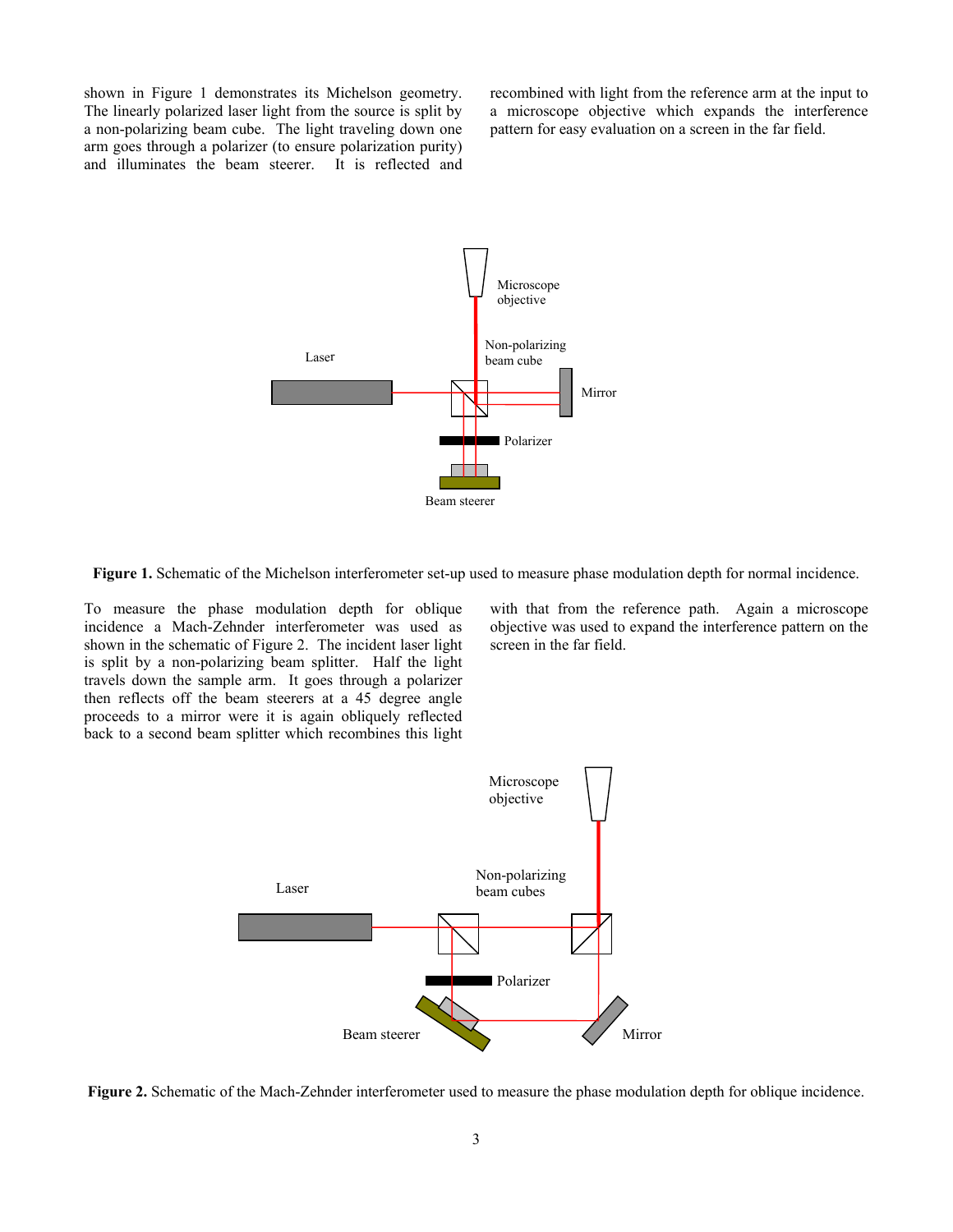For both normal incidence and a 45 degree angle of incidence, the interference pattern was projected from the microscope objective onto a screen on the wall. The fringe period was measured to determine the extent of 360 degrees of phase. Next the beam steerer was addressed with a 2 kHz amplitude modulated signal as a single pixel with an increasing voltage up to the maximum 5V, then returning to zero. The distance that the fringes shifted was marked and measured. This number gave the modulation depth. For 633 nm wavelength laser light incident the modulation depth for normal incidence measured using the Michelson interferometer was 806.4 degrees. For the light at a 45 degree angle of incidence the Mach-Zehnder interferometer was used to measure a phase depth of 738 degrees. This is a decrease in the modulation depth of 8.48 %. The theoretical decrease is  $8.96\%$ . This discrepancy can easily be accounted for by the error in the measurement of the fringes or in the angle of incidence for the oblique case being slightly less than 45 degrees, some deviation can probably be attributed to both.

# **4. TWO-DIMENSIONAL BEAM STEERING**

To achieve two-dimensional beam steering, using two onedimensional OPAS, the set-up shown in Figure 3 was constructed. A 1.5 micron diode laser is the source. The laser light is linearly polarized and impinges on the first beam steerer at an angle of 45 degrees. The light then passes through a half-wave plate to rotate the polarization 90 degrees for steering in the orthogonal dimension by the second, offset beam steerers. The light exits through a second polarizer, it is converted to the far field by a lens then the diffraction pattern gets recorded by an IR camera.



**Figure 3.** A schematic showing the set-up used for the two-dimensional beam steering demonstration.

The three dimensional plots shown in Figure 4 are the recorded far field diffraction patterns obtained from a frame grabber to which the IR camera output its signal. The diffraction patterns are a result of the following: pattern (a) is the zero order (neither beam steerer is addressed). Patterns (b) and (c) are for a 128 electrode grating period written to the first beam steerer and a 64 electrode grating period written to the second beam steerer, respectively. Pattern (d) is the result of both beam steerers being addressed simultaneously.

For these beam steerers and at this wavelength a 128 electrode grating corresponds to a steer angle of 0.375 degrees and a 64 electrode period to 0.75 degrees. As expected, the efficiency decreases as the light is steered away from the zero order. To minimize the zero order some initial adjustment of the orientation of the polarizers and half-wave plate were required, but once set, these passive components remained fixed.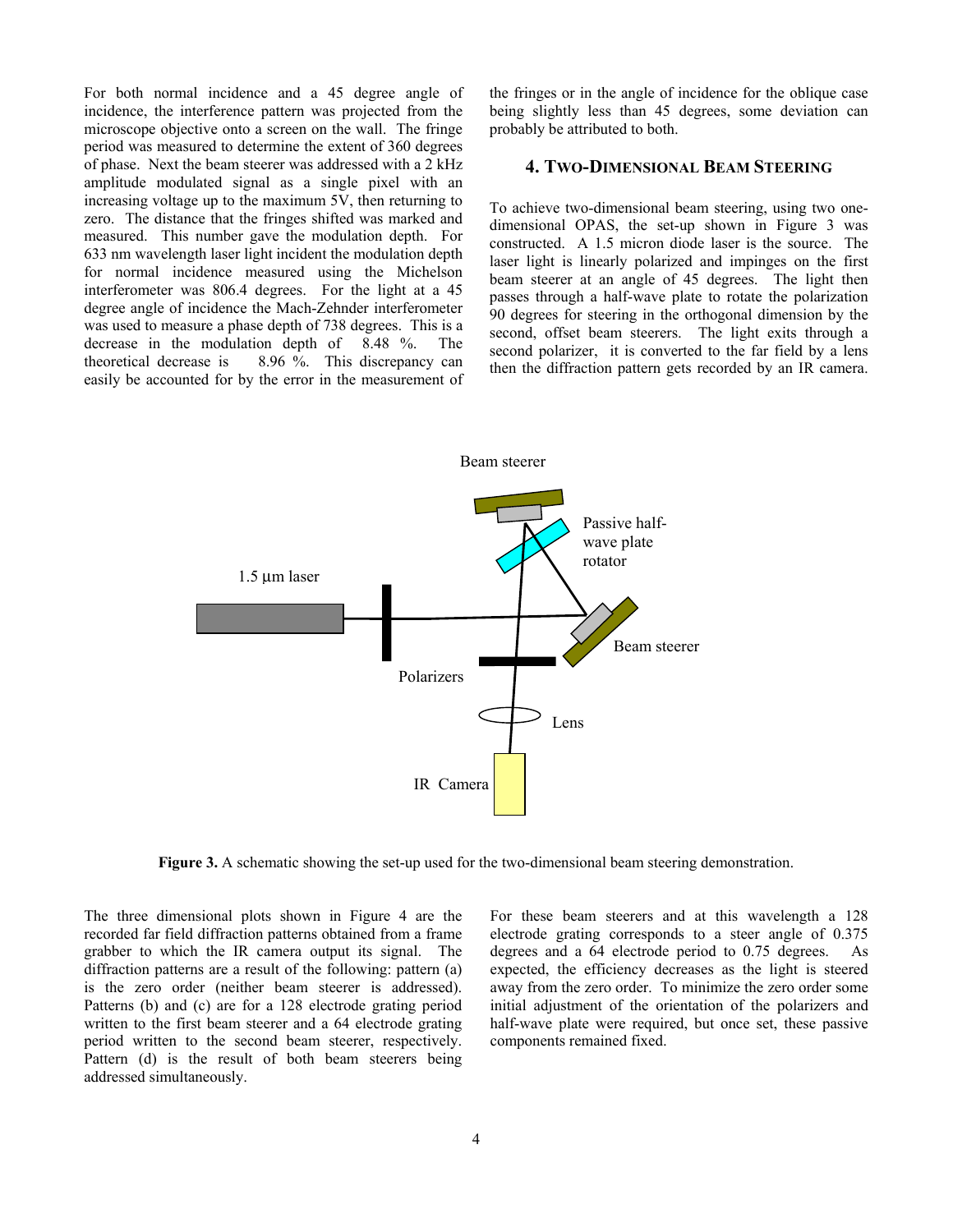

**Figure 4.** Far field diffraction patterns captured by the IR camera and frame grabber. (a) zero order, (b) 0.375 degrees left, (c) 0.75 degrees up (d) 0.375 degrees left and  $0.75$  degrees up.